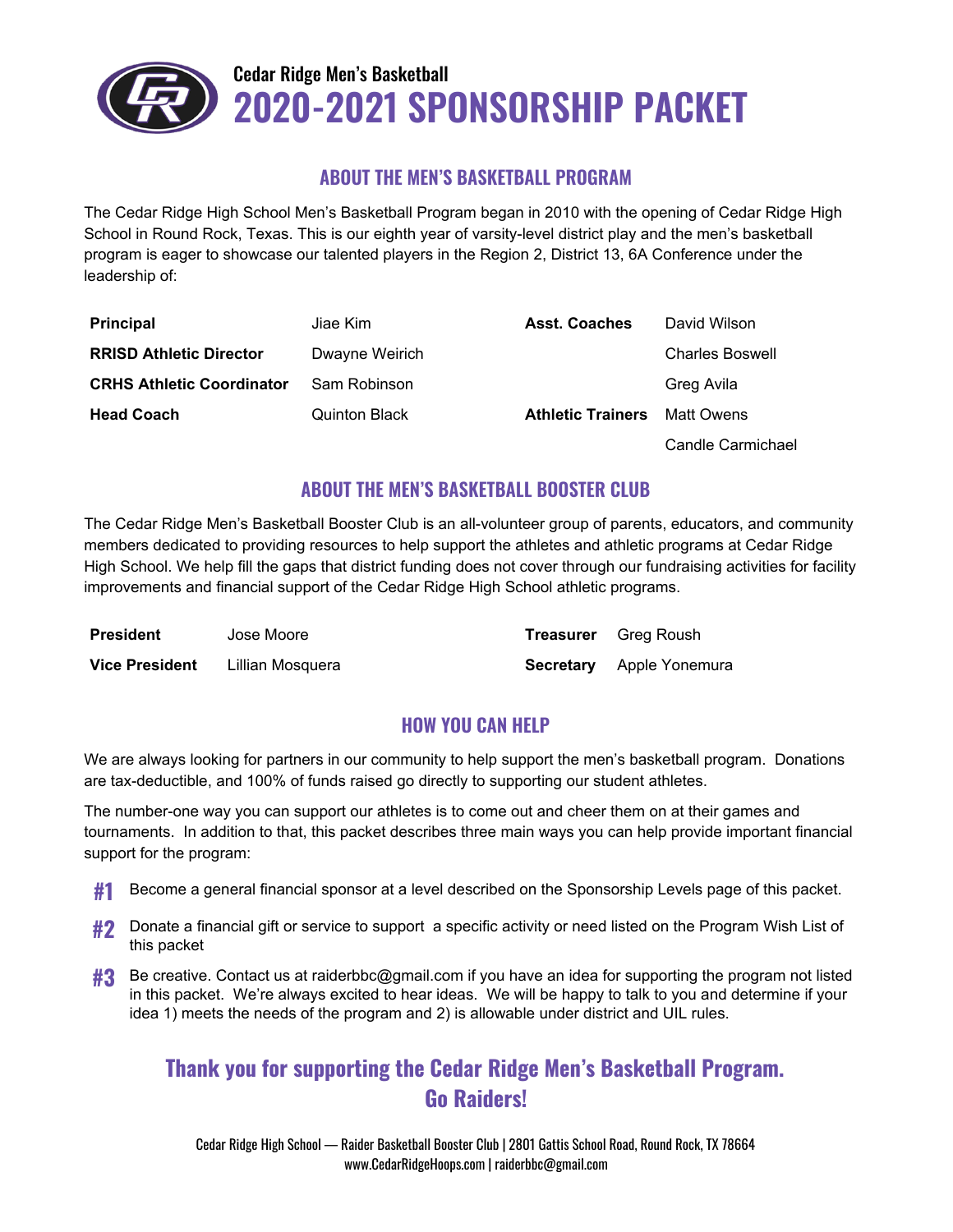

Cedar Ridge Men's Basketball **2020-2021 SPONSORSHIP PACKET**

# **SPONSORSHIP LEVELS**

| <b>DESCRIPTION</b>                                                                                     | <b>DIAMOND</b><br><b>\$2500+</b> | <b>PLATINUM</b><br>$$1500+$ | <b>PURPLE</b><br>$$1000+$  | <b>BLACK</b><br>$$500+$       | <b>SILVER</b><br>$$250+$       | <b>WHITE</b><br>$$100+$ |
|--------------------------------------------------------------------------------------------------------|----------------------------------|-----------------------------|----------------------------|-------------------------------|--------------------------------|-------------------------|
| Company Name, Logo and link on the<br><b>CRHS Men's Basketball web site</b>                            | X                                | X                           | X                          | X                             | X                              | X                       |
| Reserved parking for all CR men's<br>home basketball games                                             | X                                |                             |                            |                               |                                |                         |
| Two tickets for admission to all CR<br>home Basketball games.                                          | $\boldsymbol{X}$                 | X                           |                            |                               |                                |                         |
| Acknowledgement in the Men's<br>Basketball game day program at home<br>games                           | $\boldsymbol{X}$                 | X                           | X                          | $\boldsymbol{X}$              | X                              | X                       |
| Listing on the sponsor banner<br>displayed in both gyms throughout the<br>season                       | $\boldsymbol{X}$                 | X                           | X                          | $\boldsymbol{X}$              | X                              | X                       |
| Advertisement in the Men's Basketball<br>Season Program (available for<br>purchase 2nd half of season) | <b>Full Page</b>                 | <b>Full Page</b>            | <b>Half</b><br><b>Page</b> | <b>Quarter</b><br><b>Page</b> | <b>Business</b><br><b>Card</b> | <b>Listed</b>           |
| Framed Certificate of Appreciation                                                                     |                                  |                             |                            |                               | $\boldsymbol{X}$               | X                       |
| Recognition plaque                                                                                     | $\boldsymbol{X}$                 | X                           | X                          | X                             |                                |                         |
| Season Program and autographed<br>team photo                                                           | X                                | X                           | X                          | X                             |                                |                         |
| Individual large banner displayed in<br>the main gym throughout the season                             | $\boldsymbol{X}$                 | $\boldsymbol{X}$            | X                          | X                             |                                |                         |
| Tickets to the Men's Basketball<br>end-of-season banquet                                               | 4                                | 4                           | $\mathbf 2$                |                               |                                |                         |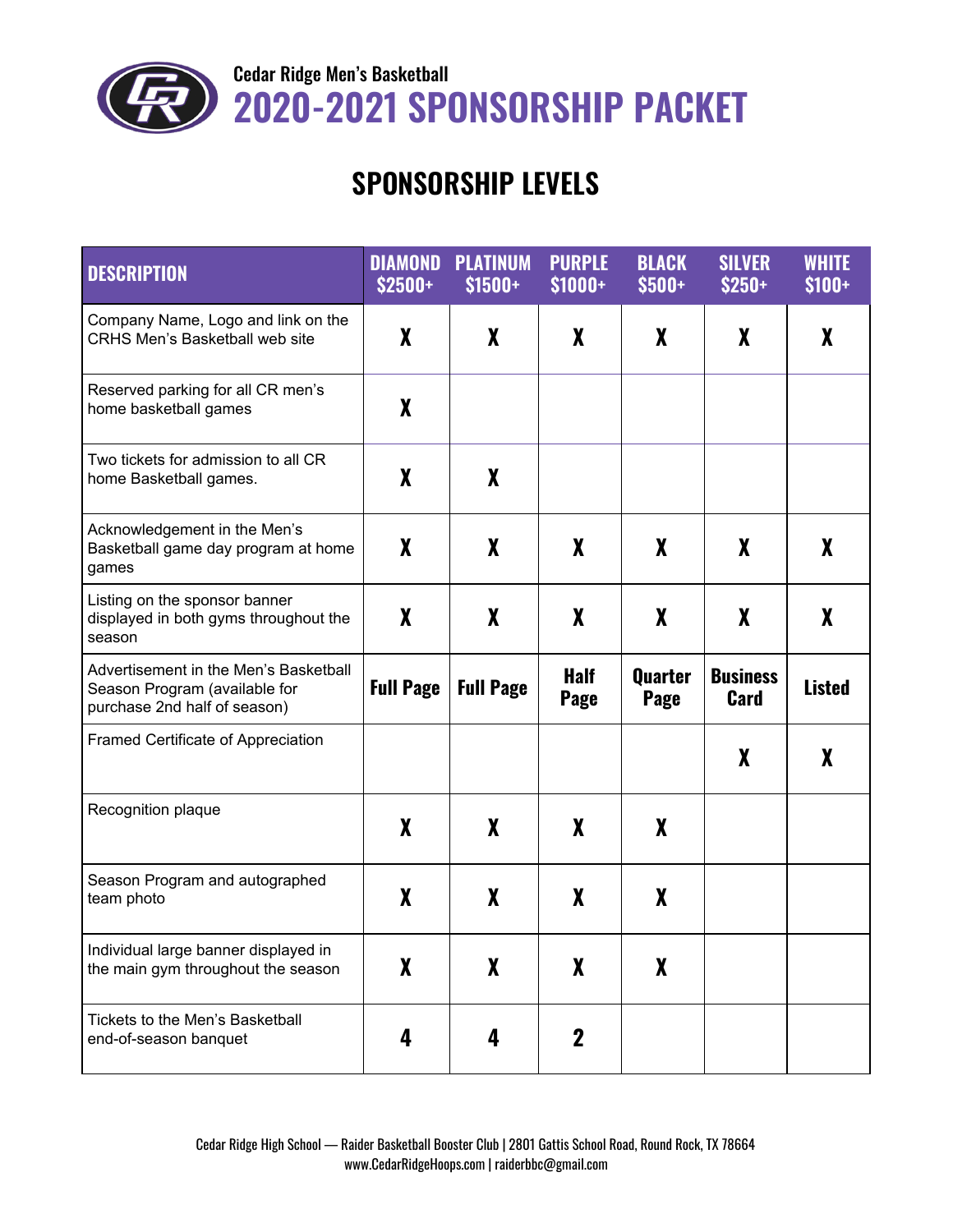

## **SPONSORSHIP FORM**

Please complete and return this form with your payment. You can complete the form on paper and pay using a check or money order, or you can submit the form via email and pay using PayPal. Instructions for both are provided below.

#### **SPONSOR INFORMATION**

| I am sponsoring the Men's Basketball Program as a: [ ] Business [ ] Individual                                                                                                                                                                                                                                                           |                                                                         |                                                                                             |                                                                                   |  |
|------------------------------------------------------------------------------------------------------------------------------------------------------------------------------------------------------------------------------------------------------------------------------------------------------------------------------------------|-------------------------------------------------------------------------|---------------------------------------------------------------------------------------------|-----------------------------------------------------------------------------------|--|
| Name:                                                                                                                                                                                                                                                                                                                                    |                                                                         |                                                                                             |                                                                                   |  |
|                                                                                                                                                                                                                                                                                                                                          |                                                                         |                                                                                             |                                                                                   |  |
| Address:                                                                                                                                                                                                                                                                                                                                 |                                                                         |                                                                                             |                                                                                   |  |
|                                                                                                                                                                                                                                                                                                                                          |                                                                         |                                                                                             |                                                                                   |  |
|                                                                                                                                                                                                                                                                                                                                          |                                                                         |                                                                                             |                                                                                   |  |
|                                                                                                                                                                                                                                                                                                                                          |                                                                         |                                                                                             |                                                                                   |  |
|                                                                                                                                                                                                                                                                                                                                          | <b>SPONSORSHIP LEVEL</b>                                                |                                                                                             |                                                                                   |  |
| I would like to sponsor the Men's Basketball Program at the following level (select one):                                                                                                                                                                                                                                                |                                                                         |                                                                                             |                                                                                   |  |
|                                                                                                                                                                                                                                                                                                                                          | [ ] Diamond (\$2500+) [ ] Platinum (\$1500+)<br>[] Purple (\$1000-1499) |                                                                                             |                                                                                   |  |
| [ ] <b>Black</b> (\$500-999)                                                                                                                                                                                                                                                                                                             | [ ] Silver (\$250-499)                                                  |                                                                                             | [ ] White (\$100-249)                                                             |  |
| <b>SUBMIT ON PAPER</b>                                                                                                                                                                                                                                                                                                                   |                                                                         |                                                                                             | <b>SUBMIT VIA EMAIL</b>                                                           |  |
| Print and complete this form                                                                                                                                                                                                                                                                                                             |                                                                         |                                                                                             | Include the Sponsor Information and Sponsorship                                   |  |
| Make a check or money order payable to:<br>$\bullet$<br><b>Raiders Basketball Booster Club</b><br>Deliver both to any current Booster Club officer, or<br>$\bullet$<br>mail the form and payment to:<br><b>Cedar Ridge High School</b><br><b>Men's Basketball Booster Club</b><br><b>2801 Gattis School Road</b><br>Round Rock, TX 78664 |                                                                         | Level information from above in the body of an<br>email, and send it to raiderbbc@gmail.com |                                                                                   |  |
|                                                                                                                                                                                                                                                                                                                                          |                                                                         |                                                                                             | Submit a payment via PayPal using the Donate<br>button at www.CedarRidgeHoops.com |  |

The Raider Basketball Booster Club (RBBC) is an approved 501(c)(3) organization. Donations are tax deductible (Tax ID # 46-1062333). Tax receipts will be provided.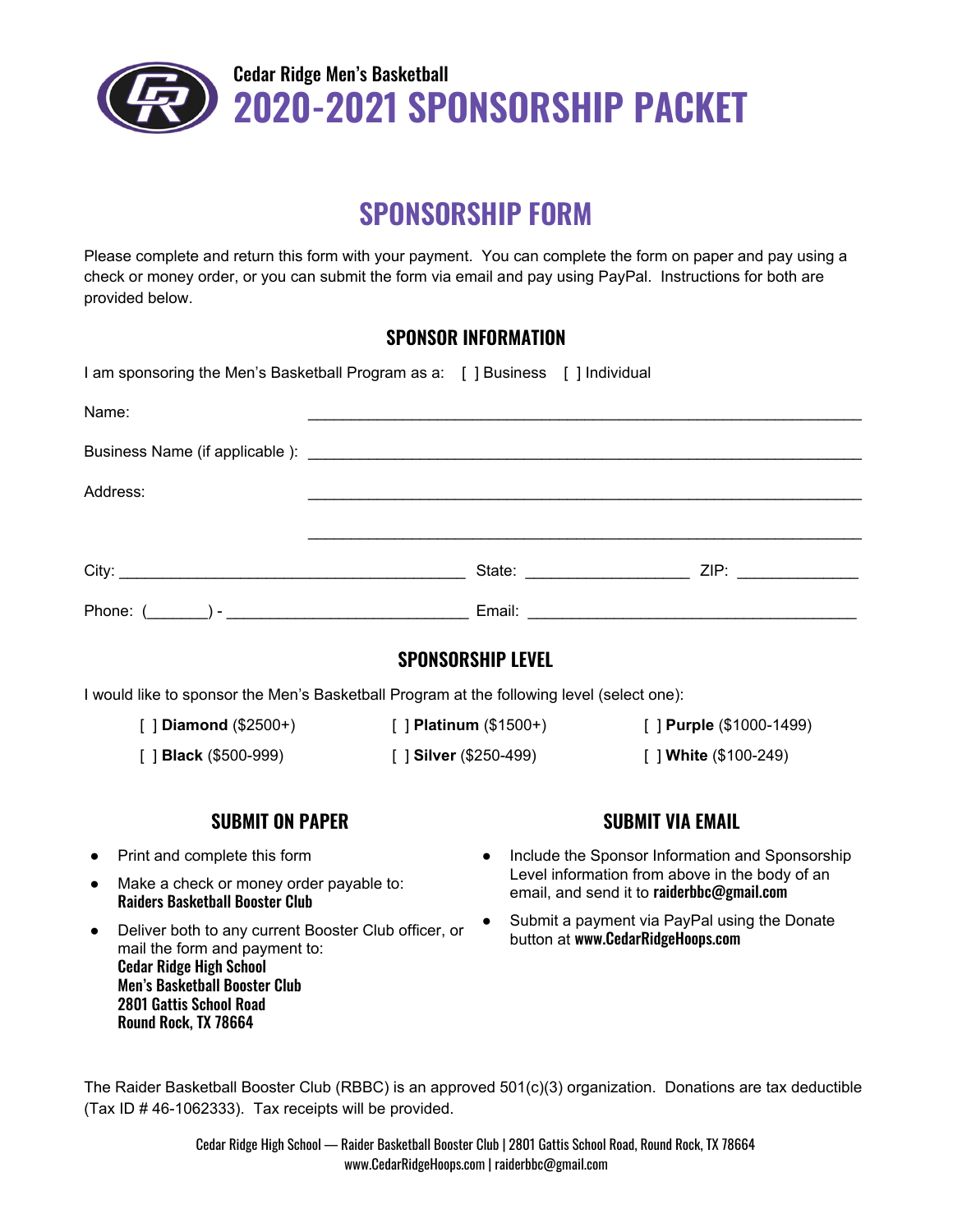

### Cedar Ridge Men's Basketball **2020-2021 SPONSORSHIP PACKET**

## **Donation Wish List**

Some supporters prefer to fund specific items, so following are specific items identified by the program. Donors will receive all of the promotional perks for the equivalent Sponsorship Level by donation amount. In addition, a thank you message will be posted on our social media channels with a photo of the item being funded along with the donor's name (and logo, if representing a business).

| <b>Item</b>                           | <b>Amount</b>              | <b>Description</b>                                                                                                                                             |
|---------------------------------------|----------------------------|----------------------------------------------------------------------------------------------------------------------------------------------------------------|
| Varsity warm-ups                      | \$2200                     | Game-day warm ups for the varsity team                                                                                                                         |
| Basketball storage cage               | \$500                      | Typical cage to securely store basketballs                                                                                                                     |
| Varsity team backpacks                | \$1200                     | Game-day backpacks                                                                                                                                             |
| Scholarship Fund                      | \$250,<br>\$500,<br>\$1000 | We award several scholarships at the end of the season of<br>varying amounts based on available funds. You could<br>sponsor one of those scholarships.         |
| Varsity player photo banners          | \$1300                     | Large posters that are displayed in the main gym.                                                                                                              |
| Game Day Sponsor                      | \$250                      | Help defray the game day costs for a specific date. Dates are<br>first-come, first-serve.                                                                      |
| <b>Teacher Appreciation Breakfast</b> | \$500                      | The players serve breakfast to the CRHS faculty and staff at<br>the beginning of the season.                                                                   |
| <b>Team Holiday Breakfast</b>         | \$500                      | The players enjoy breakfast or lunch as a team following a<br>practice in December.                                                                            |
| End of Year Banquet                   | \$1500                     | We hold a catered event to celebrate the season. Direct<br>sponsorship would reduce the amount we need to charge<br>families to attend in order to break even. |

If you have questions about any of these items, or if you have ideas about funding other items or activities, contact us at raiderbbc@gmail.com. We can discuss if the idea helps meet a need of the program, and if the donation is allowable under district and UIL rules.